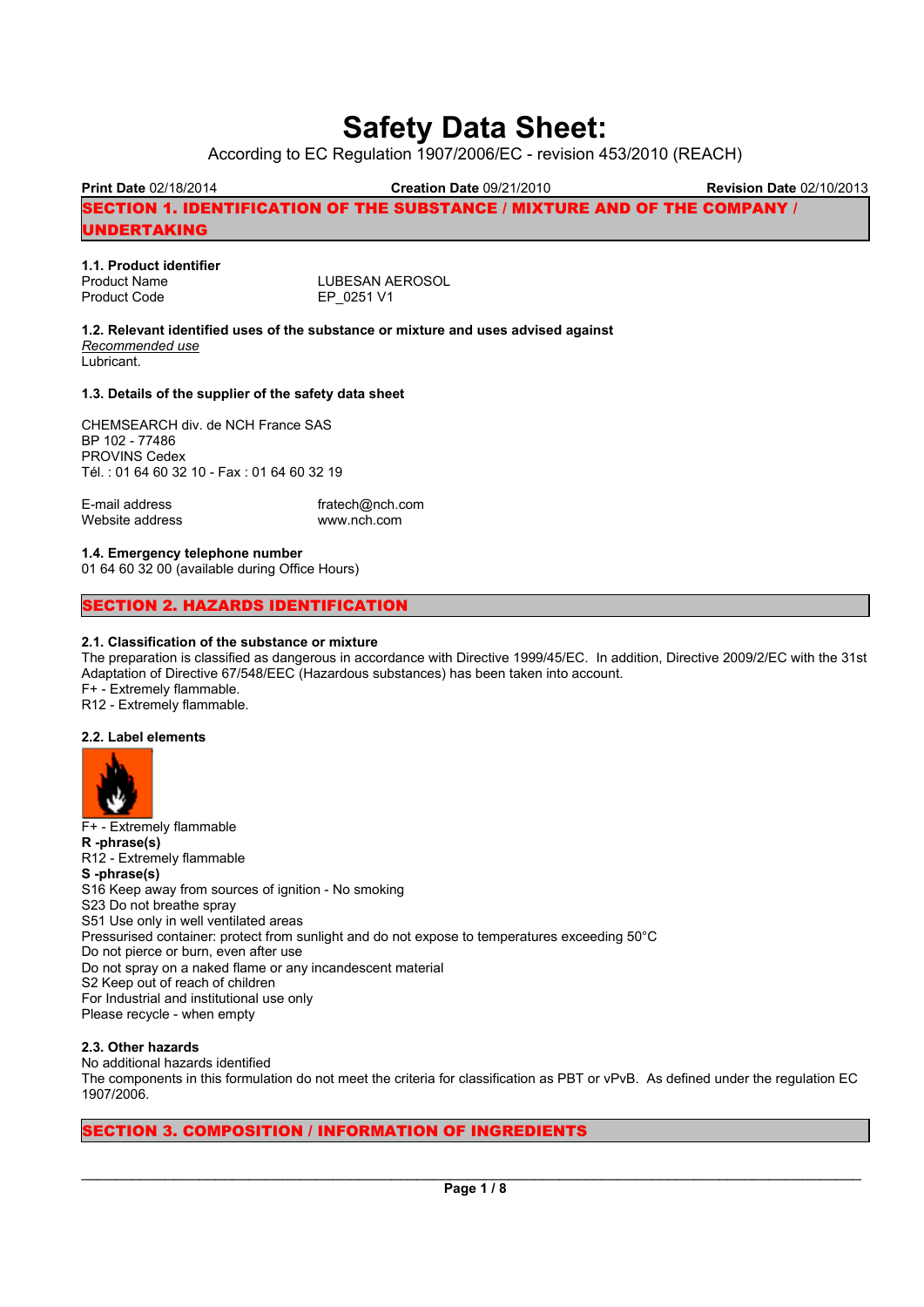## 3.2. Mixtures

| Component      | <b>CAS-No</b> | EC No.                   | Weight % | <b>Classification</b> | EU - GHS/CLP                     | <b>Notes</b> |
|----------------|---------------|--------------------------|----------|-----------------------|----------------------------------|--------------|
| <b>PROPANE</b> | 74-98-6       | $\overline{\phantom{0}}$ | $5 - 10$ | $F + R12$             | Press, Gas                       |              |
|                |               |                          |          |                       | Flam, Gas<br>(H <sub>220</sub> ) |              |
| <b>BUTANE</b>  | 106-97-8      | 203-448-7                | $5 - 10$ | $F + R12$             | Press, Gas                       |              |
|                |               |                          |          |                       | Flam. Gas 1<br>(H220)            |              |

\_\_\_\_\_\_\_\_\_\_\_\_\_\_\_\_\_\_\_\_\_\_\_\_\_\_\_\_\_\_\_\_\_\_\_\_\_\_\_\_\_\_\_\_\_\_\_\_\_\_\_\_\_\_\_\_\_\_\_\_\_\_\_\_\_\_\_\_\_\_\_\_\_\_\_\_\_\_\_\_\_\_\_\_\_\_\_\_\_\_\_\_\_

For any R phrases mentioned in this section, see the full text in section 16.

# SECTION 4. FIRST AID MEASURES

## 4.1. Description of first aid measures

General advice

If symptoms persist, call a physician.

Eye Contact

Ξ

In case of contact, immediately flush eyes with plenty of water for at least 15 minutes. Get medical attention if irritation develops and persists.

Skin Contact

Wash off immediately with soap and plenty of water removing all contaminated clothes and shoes. Do not use solvents or thinners. If skin irritation persists, call a physician.

#### Ingestion

Do NOT induce vomiting. Rinse mouth with water. If swallowed, seek medical advice and show this container or label.

**Inhalation** 

If exposed to high concentrations of the aerosol vapours, move to fresh air. If symptoms persist, call a physician.

## 4.2. Most important symptoms and effects, both acute and delayed

**Sensitization** No information available. Eye contact May cause irritation as itching and redness. Skin contact Unlikely to be irritant on brief or occasional exposure. Inhalation May cause headaches, dizziness, drowsiness and nausea.

## 4.3. Indication of any immediate medical attention and special treatment needed

Notes to physician Treat symptomatically.

# SECTION 5. FIRE-FIGHTING MEASURES

## 5.1. Extinguishing media

Suitable Extinguishing Media Use:, Dry powder, Alcohol-resistant foam, Carbon dioxide (CO2), Foam, Water spray Extinguishing media which must not be used for safety reasons Water jet.

## 5.2. Special hazards arising from the substance or mixture

Pressurized container. Extremely flammable. Keep product and empty container away from heat and sources of ignition. Material can create slippery conditions. Thermal decomposition can lead to release of irritating gases and vapors.

## 5.3. Advice for firefighters

Firefighters should wear a self-contained breathing apparatus and full protective gear. Cool fire-exposed containers with water spray to prevent bursting.

#### SECTION 6. ACCIDENTAL RELEASE MEASURES Ξ

## 6.1. Personal precautions, protective equipment and emergency procedures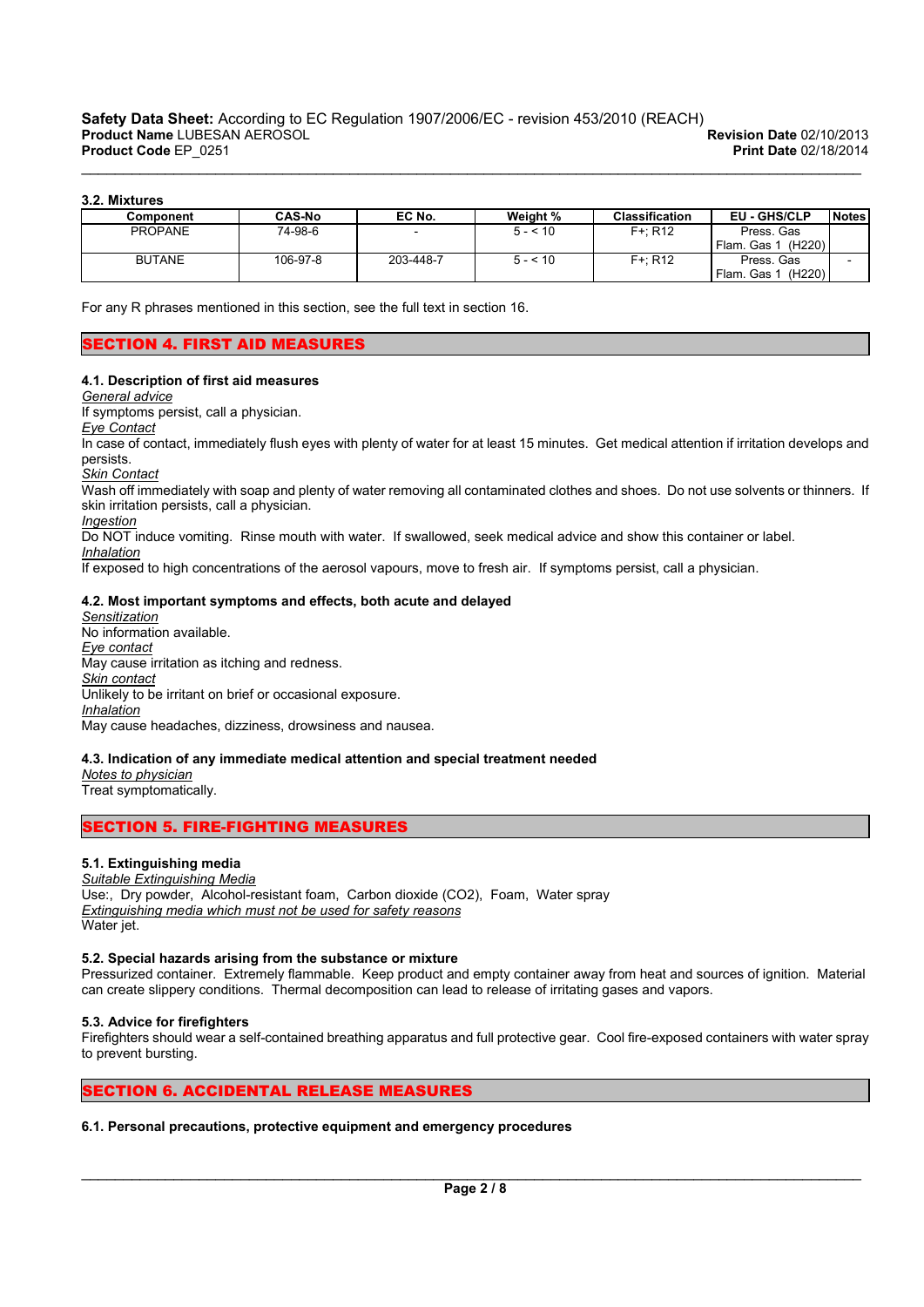## Safety Data Sheet: According to EC Regulation 1907/2006/EC - revision 453/2010 (REACH)<br>Product Name LUBESAN AEROSOL<br>Revision Date 02/10/2013 Product Name LUBESAN AEROSOL **Contract Access 2012 12:00 Product Name LUBESAN AEROSOL** Revision Date 02/10/2013<br>Product Code FP 0251 Product Code EP\_0251

\_\_\_\_\_\_\_\_\_\_\_\_\_\_\_\_\_\_\_\_\_\_\_\_\_\_\_\_\_\_\_\_\_\_\_\_\_\_\_\_\_\_\_\_\_\_\_\_\_\_\_\_\_\_\_\_\_\_\_\_\_\_\_\_\_\_\_\_\_\_\_\_\_\_\_\_\_\_\_\_\_\_\_\_\_\_\_\_\_\_\_\_\_ Ventilate the area. Due to the nature of the aerosol packaging, a large spill is unlikely. For a small spill, wear appropriate protective clothing, ventilate the area, absorb with an inert material and transfer all material into a properly labeled container for disposal. Use care as spills may be slippery. Avoid contact with skin, eyes, and clothing. Refer to protective measures listed in sections 7 and 8. Prevent further leakage or spillage if safe to do so.

## 6.2. Environmental precautions

Prevent product from entering drains. Prevent further leakage or spillage if safe to do so. Insoluble in water and hence will float on the surface.

## 6.3. Methods and material for containment and cleaning up

## Methods for Containment

Contain spillage, soak up with non-combustible absorbent material, (e.g. sand, earth, diatomaceous earth, vermiculite) and transfer to a container for disposal according to local / national regulations (see section 13). If using a cloth to wipe up a small spillage, properly dispose of the used cloth to avoid a fire risk.

Methods for Cleaning up

Ξ

For the non volatile residues:. Clean preferably with a detergent, do not use solvents.

# 6.4. Reference to other sections

Refer to sections 7, 8 and 13

# SECTION 7. HANDLING AND STORAGE

## 7.1. Precautions for safe handling

Avoid contact with skin, eyes and clothing. Avoid breathing vapors or mists. Do not eat, drink or smoke when using this product. Keep away from open flames, hot surfaces and sources of ignition. Ensure adequate ventilation. Avoid breathing vapors or mists.

## 7.2. Conditions for safe storage, including any incompatibilities

For safety reasons in case of fire, cans should be stored separately in closed containments. Pressurised container: protect from sunlight and do not expose to temperatures exceeding 50°C.

# 7.3. Specific end use(s)

No information available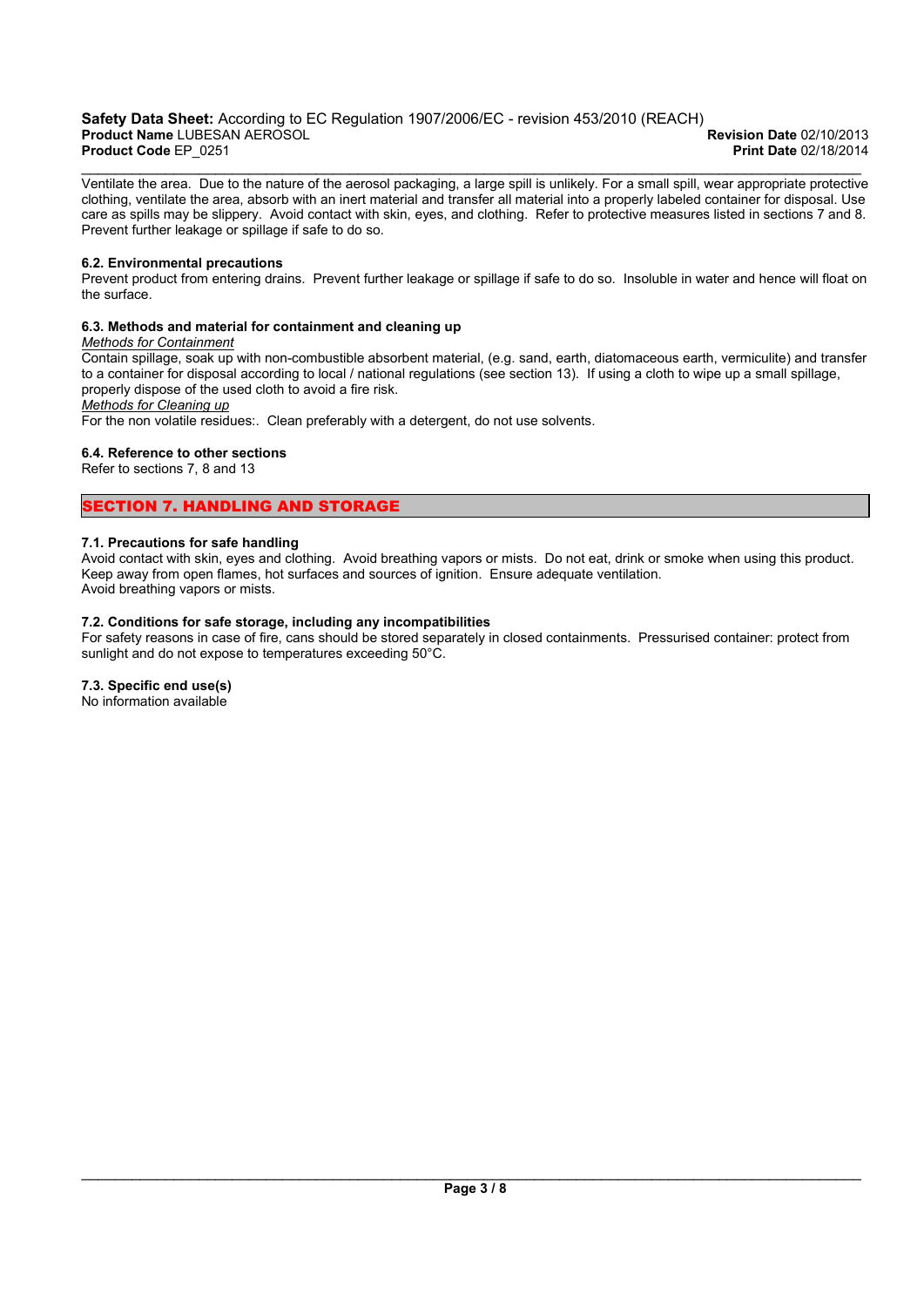\_\_\_\_\_\_\_\_\_\_\_\_\_\_\_\_\_\_\_\_\_\_\_\_\_\_\_\_\_\_\_\_\_\_\_\_\_\_\_\_\_\_\_\_\_\_\_\_\_\_\_\_\_\_\_\_\_\_\_\_\_\_\_\_\_\_\_\_\_\_\_\_\_\_\_\_\_\_\_\_\_\_\_\_\_\_\_\_\_\_\_\_\_

# SECTION 8. EXPOSURE CONTROLS/PERSONAL PROTECTION

## 8.1. Control parameters

#### Exposure limits

Ξ

#### For substances

| Component      | <b>European Union</b> | The United Kingdom                                                                          | France                                      | Germany                                                                                                                                               | <b>Belgium</b>                                                          |
|----------------|-----------------------|---------------------------------------------------------------------------------------------|---------------------------------------------|-------------------------------------------------------------------------------------------------------------------------------------------------------|-------------------------------------------------------------------------|
| <b>PROPANE</b> |                       |                                                                                             |                                             | AGW: 1000ppm<br>AGW: 1800mg/m <sup>3</sup><br>Peak: 4000ppm<br>Peak: $7200$ mg/m <sup>3</sup><br><b>TWA: 1000ppm</b><br>TWA: $1800$ mg/m <sup>3</sup> | 1000 ppm TWA (gas,<br>as Aliphatic<br>hydrocarbons [alkanes]<br>$C1-4]$ |
| <b>BUTANE</b>  |                       | STEL: 750 ppm<br>STEL: 1810 mg/m <sup>3</sup><br>TWA: 600 ppm<br>TWA: $1450 \text{ mg/m}^3$ | TWA: 800 ppm<br>TWA: 1900 mg/m <sup>3</sup> | AGW: 1000ppm<br>AGW: 2400mg/m <sup>3</sup><br>Peak: 4000ppm<br>Peak: 9600mg/m <sup>3</sup><br>TWA: 1000ppm<br>TWA: 2400mg/m <sup>3</sup>              | 1000 ppm TWA (gas,<br>as Aliphatic<br>hydrocarbons [alkanes]<br>$C1-41$ |

| Component      | Austria                      | <b>Switzerland</b>           |
|----------------|------------------------------|------------------------------|
| <b>PROPANE</b> | STEL: 2000 ppm               | STEL: 4000 ppm               |
|                | STEL: 3600 mg/m <sup>3</sup> | STEL: 7200 mg/m <sup>3</sup> |
|                | TWA: 1000 ppm                | TWA: 1000 ppm                |
|                | TWA: 1800 mg/m <sup>3</sup>  | TWA: 1800 mg/m <sup>3</sup>  |
| <b>BUTANE</b>  | STEL: 1600 ppm               | TWA: 800 ppm                 |
|                | STEL: 3800 mg/m <sup>3</sup> | TWA: 1900 mg/m <sup>3</sup>  |
|                | TWA: 800 ppm                 |                              |
|                | TWA: 1900 mg/m <sup>3</sup>  |                              |

#### Respiratory Protection

In case of inadequate ventilation wear respiratory protection. When workers are facing concentrations above the exposure limit they must use appropriate certified respirators. Conforming to EN 141 (organic vapours).

# 8.2. Exposure controls

Engineering Measures

Ensure adequate ventilation, especially in confined areas.

**Personal Protective Equipment** 

Use personal protection equipment as per Directive 89/686/EEC.

Hand Protection

Wear suitable protective gloves conforming to EN 374. Type of gloves suggested :. Solvent-resistant gloves (butyl-rubber). Nitrile rubber. Neoprene gloves. For break through times, refer to glove manufacturers recommendations.

Eye Protection

Safety glasses if the method of use presents the likelihood of eye contact. Approved to EN 166.

General Hygiene Considerations

Do not eat, drink or smoke when using this product. Handle in accordance with good industrial hygiene and safety practice. Wash hands before breaks and at the end of workday. .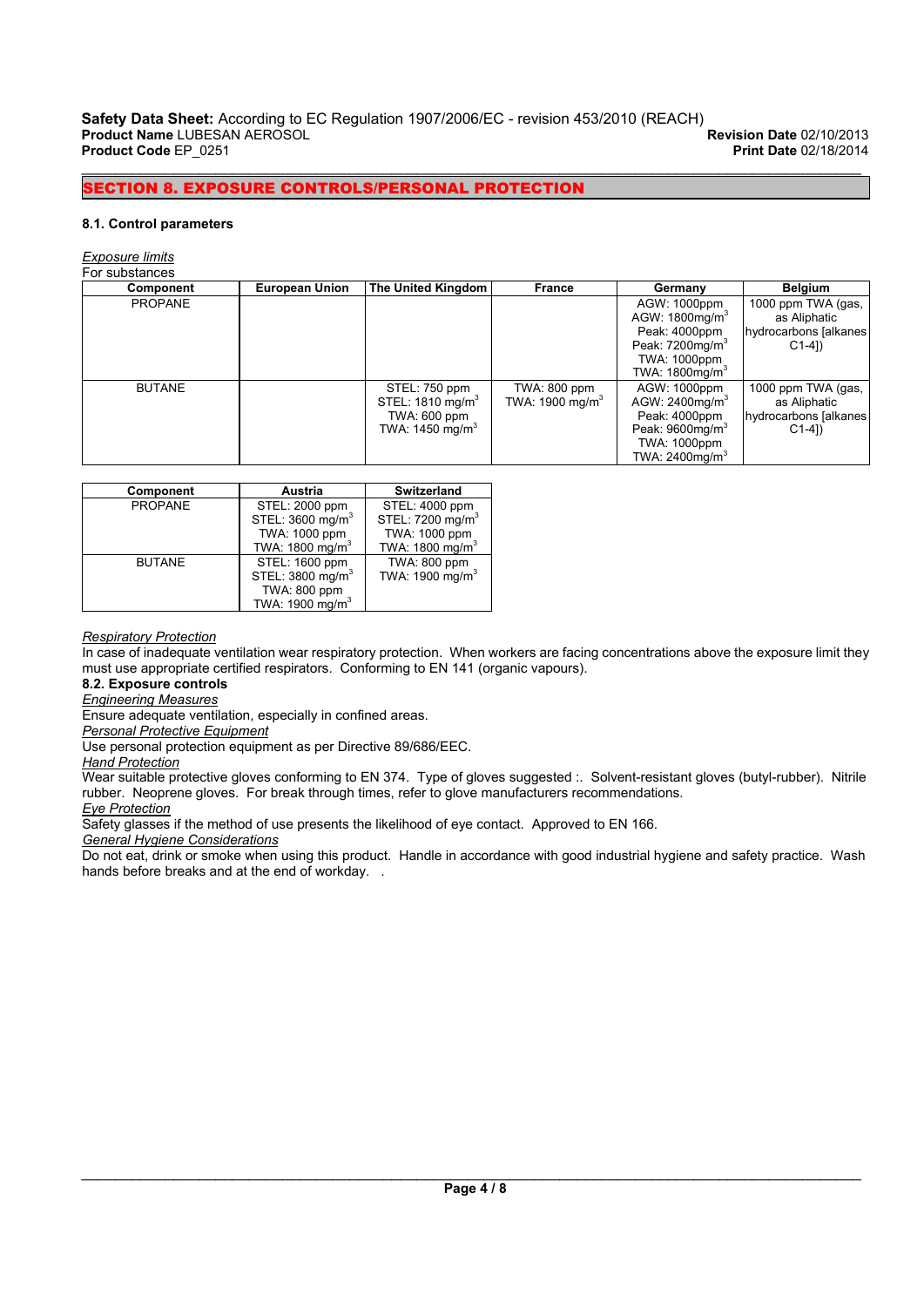Safety Data Sheet: According to EC Regulation 1907/2006/EC - revision 453/2010 (REACH)<br>Product Name LUBESAN AEROSOL Product Name LUBESAN AEROSOL **Product Name LUBESAN AEROSOL** Revision Date 02/10/2013<br>Product Code EP 0251 Product Code EP 02/18/2014 Product Code EP\_0251

\_\_\_\_\_\_\_\_\_\_\_\_\_\_\_\_\_\_\_\_\_\_\_\_\_\_\_\_\_\_\_\_\_\_\_\_\_\_\_\_\_\_\_\_\_\_\_\_\_\_\_\_\_\_\_\_\_\_\_\_\_\_\_\_\_\_\_\_\_\_\_\_\_\_\_\_\_\_\_\_\_\_\_\_\_\_\_\_\_\_\_\_\_

SECTION 9. PHYSICAL AND CHEMICAL PROPERTIES

#### 9.1. Information on basic physical and chemical properties

Information below relates to typical values and does not constitute a specification

Appearance White Odor Odourless **Physical State** Liquid<br> **DH** Not are Flash Point -50 °C<br>
Specific Gravity -50 °C **Specific Gravity** 0.79 g/c<br> **Viscosity** Viscous Viscosity

Not applicable<br>-50 °C Solubility **Insoluble in water**  Autoignition Temperature No data available Boiling Point/Range -10 °C Melting Point/Range No information available Flammability Limits in Air % No information available<br>Evaporation Rate Mo information available **Evaporation Rate** No information available<br> **Vapor Pressure** No information available Vapor Pressure **No information available**<br>
Vapor Density **No information available Explosive properties** No information available<br> **Oxidizing Properties** No information available **Oxidizing Properties** 

No information available<br>No information available

## 9.2. Other information

No other information available

## SECTION 10. STABILITY AND REACTIVITY

#### 10.1. Reactivity

Ξ

Not considered as highly reactive. See further information below. 10.2. Chemical stability

Stable under normal conditions.

10.3. Possibility of hazardous reactions

The mixture itself will not dangerously react or polymerise to create hazardous conditions in normal use

#### 10.4. Conditions to avoid

Pressurised container: protect from sunlight and do not expose to temperatures exceeding 50°C. Keep away from open flames, hot surfaces, and sources of ignition.

#### 10.5. Incompatible materials

Strong oxidizing agents.

## 10.6. Hazardous decomposition products

None under normal storage conditions and use.

#### SECTION 11. TOXICOLOGICAL INFORMATION Ξ

## 11.1. Information on toxicological effects

Product Information The product itself has not been tested

| THE DIGGUL RISER HOLDEDITIES LOT |             |                                   |
|----------------------------------|-------------|-----------------------------------|
| ∟D50 Oral                        | LD50 Dermal | LC50 Inhalation                   |
|                                  |             | $= 658$ mg/L (Rat) 4 h            |
|                                  |             | = 658 g/m $^{\circ}$<br>(Rat) 4 h |
|                                  |             |                                   |

**Sensitization** No information available. Skin contact Unlikely to be irritant on brief or occasional exposure. Inhalation May cause headaches, dizziness, drowsiness and nausea. Eye contact May cause irritation as itching and redness. **Carcinogenicity** There are no known carcinogenic substances in this product. **Mutagenic Effects** There are no known mutagenic substances in this product. Reproductive Effects There are no known substances in this product with effects on reproduction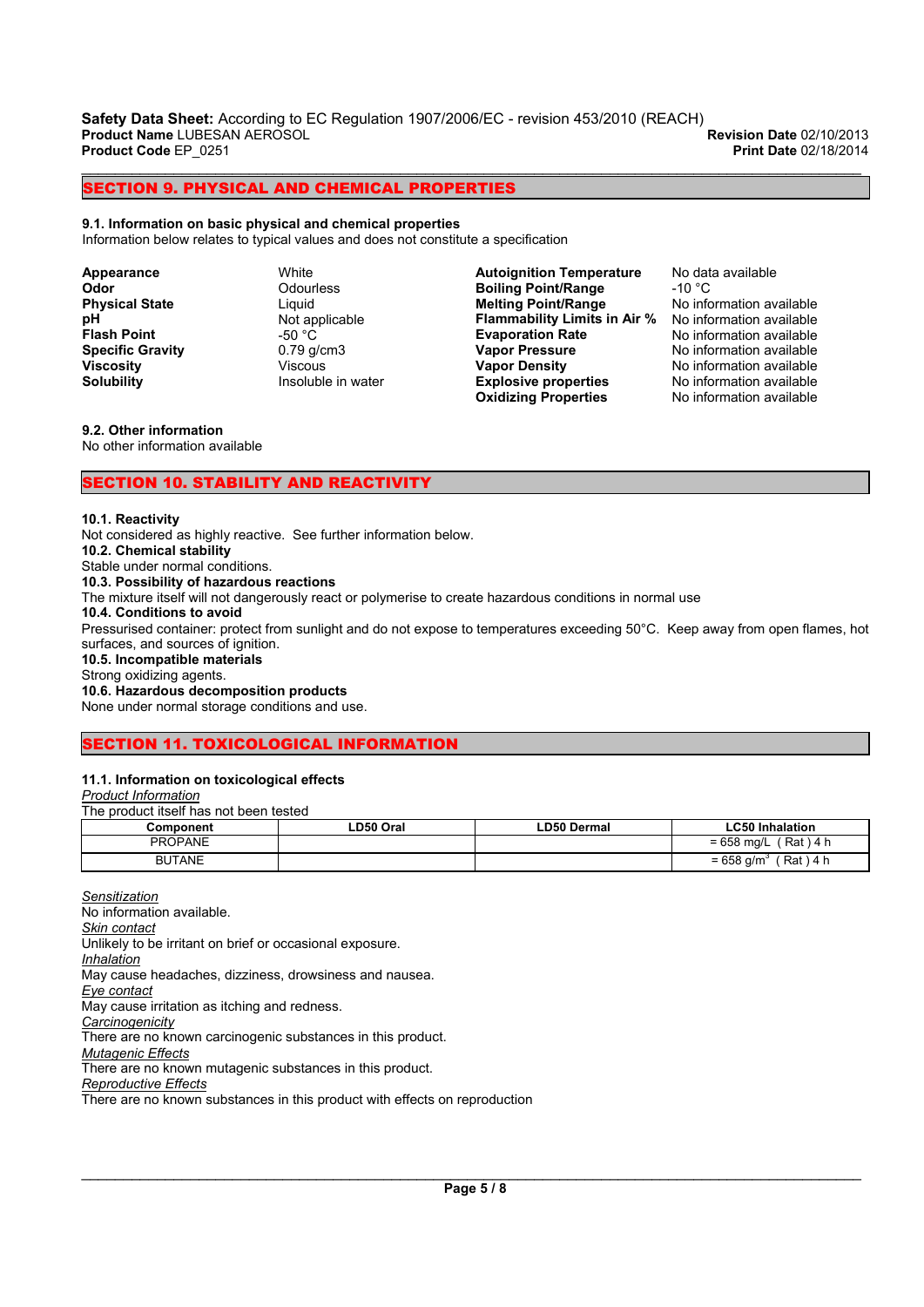\_\_\_\_\_\_\_\_\_\_\_\_\_\_\_\_\_\_\_\_\_\_\_\_\_\_\_\_\_\_\_\_\_\_\_\_\_\_\_\_\_\_\_\_\_\_\_\_\_\_\_\_\_\_\_\_\_\_\_\_\_\_\_\_\_\_\_\_\_\_\_\_\_\_\_\_\_\_\_\_\_\_\_\_\_\_\_\_\_\_\_\_\_

SECTION 12. ECOLOGICAL INFORMATION

## 12.1. Toxicity

Ξ

Product Information The product itself has not been tested.

# 12.2. Persistence and degradability

Ecotoxicological properties are substance specific, i.e. bioaccumulation, persistence and degradability. The information is given, where available and appropriate, for substance(s) of the mixture.

## 12.3. Bioaccumulative potential

Bioaccumulation unlikely due to the high volatility of the product Component information below Not likely to bioaccumulate

| .<br>Component | log Pow |
|----------------|---------|
|                |         |
| <b>PROPANE</b> | 2.3     |
| <b>BUTANE</b>  | 2.89    |

## 12.4. Mobility in soil

The product is insoluble and floats on water. This preparation is volatile and will readily evaporate to the air if released into the environment.

## 12.5. Results of PBT and vPvB assessment

The components in this formulation do not meet the criteria for classification as PBT or vPvB. As defined under the regulation EC 1907/2006.

## 12.6. Other adverse effects

No data available.

#### SECTION 13. DISPOSAL CONSIDERATIONS Ξ

## 13.1. Waste treatment methods

Waste from Residues / Unused Products

Dispose of in accordance with local regulations.

Contaminated Packaging

Do not expose to heat, flames, sparks or other sources of ignition. Do not pierce or burn, even after use. Empty containers should be taken for local recycling, recovery or waste disposal.

# EWC waste disposal No

Ξ

The following EWC/ AVV waste codes may be applicable: 16 05 04\* gases in pressure containers (including halons) containing dangerous substances 15 01 10\* packaging containing residues of or contaminated by dangerous substances **Other Information** 

According to the European Waste Catalogue, Waste Codes are not product specific, but application specific.

# SECTION 14. TRANSPORT INFORMATION

| 14.1, 14.2, 14.3, 14.4.       |                     |
|-------------------------------|---------------------|
| IMDG/IMO                      |                     |
| UN-No                         | UN1950              |
| <b>Proper Shipping Name</b>   | Aerosols, Flammable |
| <b>Hazard Class</b>           | 2.1                 |
| EmS No.                       | $F-D$ , S-U         |
| ADR / RID                     |                     |
| <b>UN-No</b>                  | UN1950              |
| <b>Hazard Class</b>           | 2.1                 |
| <b>Classification Code</b>    | 5F                  |
| <b>Limited Quantity</b>       | 1 I                 |
| <b>Transport Cat. (Tunnel</b> | 2 (D)               |
| <b>Restriction Code)</b>      |                     |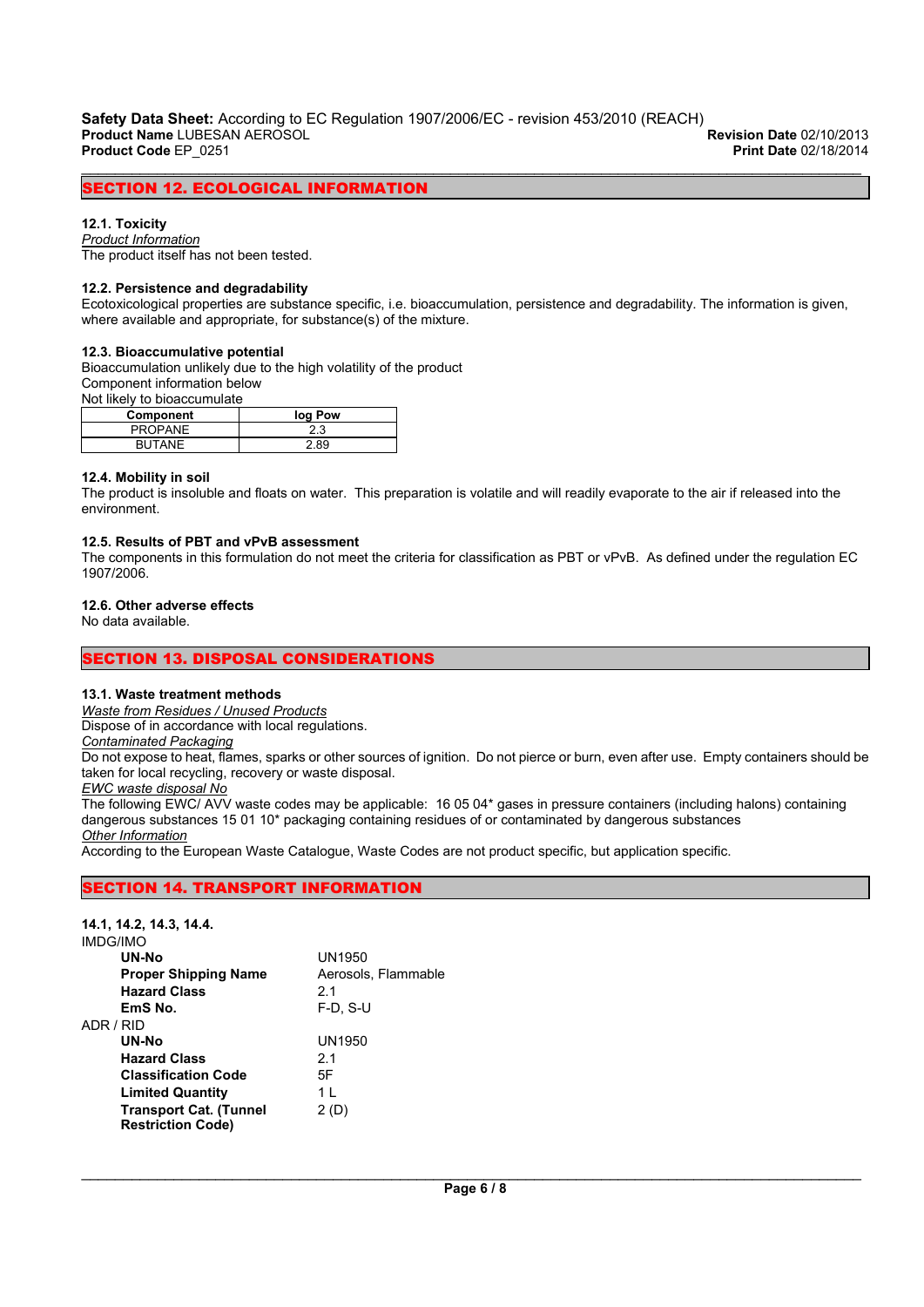| <b>IATA/ICAO</b>    |        |  |  |
|---------------------|--------|--|--|
| UN-No               | UN1950 |  |  |
| <b>Hazard Class</b> | 2.1    |  |  |
| <b>ERG Code</b>     | 10P    |  |  |

## 14.5. Environmental hazards

The mixture is not environmentally hazardous for transport.

14.6. Special precautions for user

No special precautions. 14.7. Transport in bulk according to Annex II of MARPOL73/78 and the IBC Code

Packaged product, not typically transported in IBC's

Additional information

The above information is based on latest transport regulations i.e. ADR for road, RID for rail, IMDG for sea and ICAO/IATA for air transport.

## SECTION 15. REGULATORY INFORMATION Ξ

## 15.1. Safety, health and environmental regulations/legislation specific for the substance or mixture

The preparation is classified as dangerous in accordance with Directive 1999/45/EC. In addition, Directive 2009/2/EC with the 31st Adaptation of Directive 67/548/EEC (Hazardous substances) has been taken into account. Environment Code - Classified Installations: Applicable in amounts (FRANCE ONLY):

# Table of occupational illnesses (FRANCE ONLY)

| Component      | RG           |
|----------------|--------------|
| <b>PROPANE</b> | <b>RG 84</b> |
| <b>BUTANE</b>  | <b>RG 84</b> |

WGK Classification

Weakly water-endangering (WGK 1), Classification according VwVwS

# 15.2. Chemical safety assessment

No safety assessment has been created

## SECTION 16. OTHER INFORMATION Ξ

# Text of R phrases mentioned in Section 3

R12 - Extremely flammable. Prepared By JD Creation Date 09/21/2010 Revision Date 02/10/2013 Revision Summary Replaces SDS reference 102510V1 SDS sections updated 3